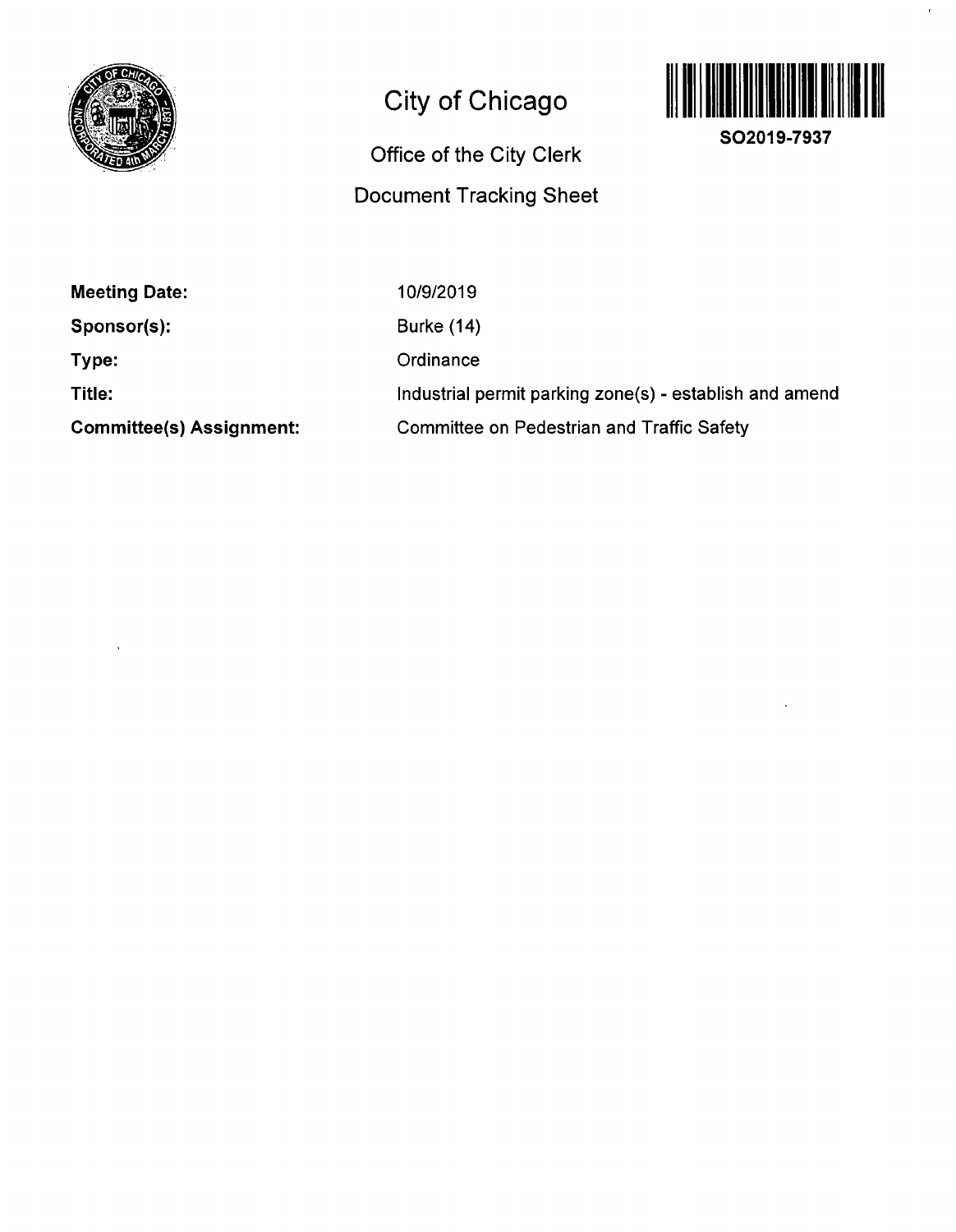#### **MISCELLANEOUS SIGNS**

#### **INDUSTRIAL PERMIT PARKING ZONE**

## **BE IT ORDAINED BY THE CITY COUNCIL OF THE CITY OF CHICAGO:**

**SECTION 1. That the Commissioner of Transportation is hereby authorized and directed**  to establish and/or amend Industrial Permit Parking Zone Only at the below listed locations:

#### **WARD MISCELLEANEOUS:**

 $\overline{\mathscr{N}}$ 

14 3800-4000 West 43rd Street (south side); Industrial Permit Parking Zone 3, All Times, All Days [Or2019-384]

**SECTION 2. This ordinance shall take effect and be in force here in after its passage and publication.**